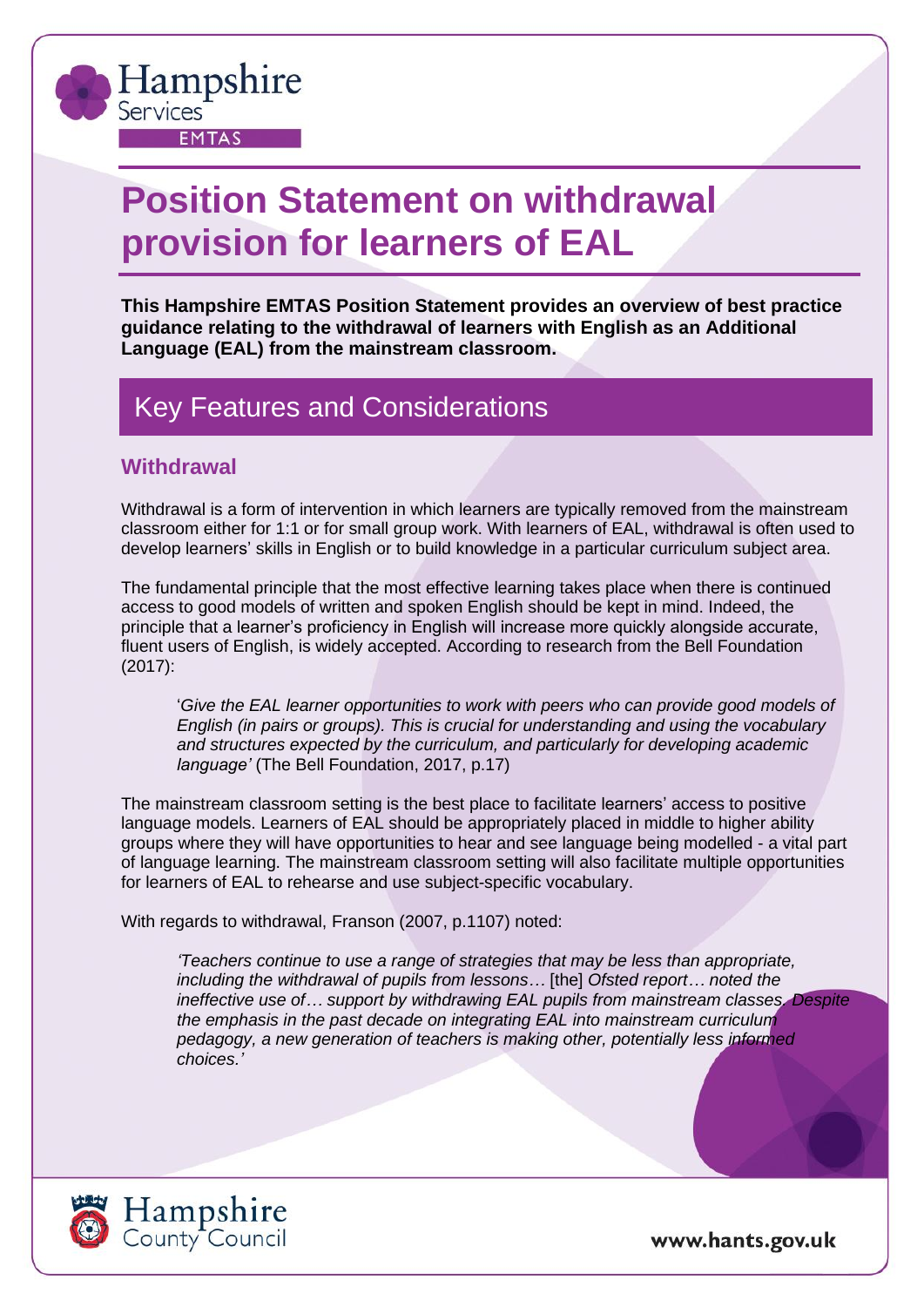

Furthermore, Travers (2011, p.474), concisely summarised:

'*By its very nature* [as a result of withdrawal] *the pupil loses out on something in the mainstream class…there is an obligation to ensure that the benefits of the withdrawal outweigh the losses*'

This guidance seeks to outline the limited circumstances in which it might be deemed appropriate to offer withdrawal sessions to learners of EAL, such that the benefits outweigh any potential disadvantages. Further, it sets out key considerations staff in schools should keep in mind when making such decisions.

### **Overview of sections in this guidance**

| Considerations relating to the scheduling and siting of withdrawal sessions 6 |  |
|-------------------------------------------------------------------------------|--|
|                                                                               |  |
|                                                                               |  |
|                                                                               |  |
|                                                                               |  |
|                                                                               |  |
|                                                                               |  |
|                                                                               |  |
|                                                                               |  |
|                                                                               |  |

### <span id="page-1-0"></span>**Assessment of EAL learners**

When deciding if withdrawal might be appropriate for learners of EAL, it is important to keep in mind the possible timescales for EAL learners to achieve full Cognitive Academic Language Proficiency (CALP) in English:

- Generally speaking, younger learners who start to learn English in Key Stage 1 take between 7 and 10 years to acquire full CALP in their use of English across the curriculum. Older learners with better developed language and literacy skills in their first languages may take between 5 and 7 years to achieve CALP.
- Generally speaking, learners with well-developed first language (L1) skills tend to make more rapid progress in their acquisition of English than learners with less well-developed L1 skills. It is therefore important for a learner's L1 skills to be assessed, using a Bilingual Assistant or Interpreter, to help provide an insight into their language skills and their likely trajectory.
- An EAL Assessment Framework should be used as a way of assessing and monitoring the progress of an EAL learner in their acquisition of English. When considering a learner's progress and attainment in relation to the [Bell Foundation EAL Assessment Framework](https://www.bell-foundation.org.uk/eal-programme/teaching-resources/eal-assessment-framework/) Bands A-E, school staff should be aware that oral fluency in a learner's use of everyday English is not

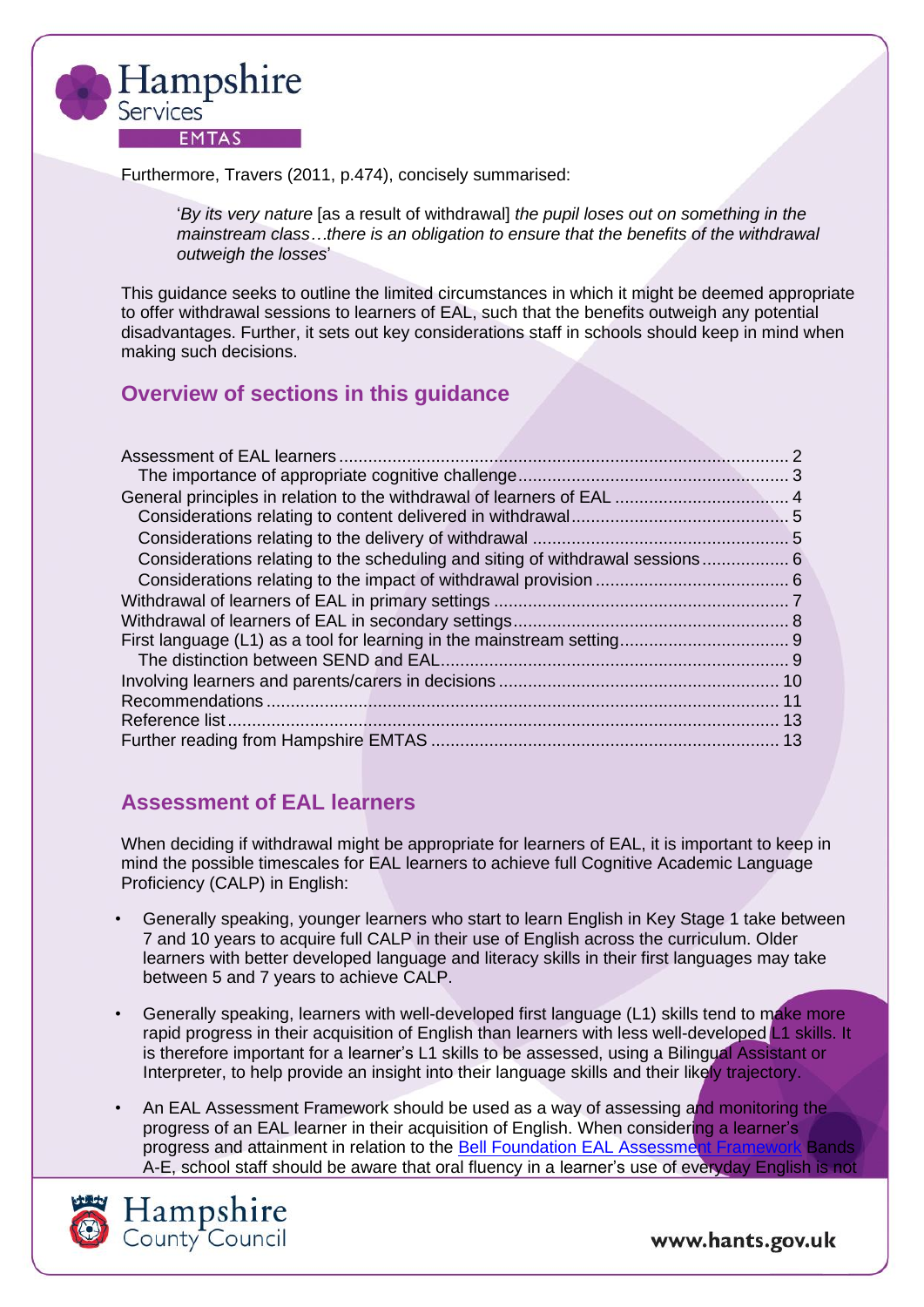

the same as 'proficiency' as used in the EAL Assessment Framework and that Assessment should take into account learners' developing language use and literacy across a range of subjects.

See the EMTAS Position Statement on the Bell Foundation EAL [Assessment](https://documents.hants.gov.uk/education/EMTASPositionStatementEALAssessmentFramework2018-11-20.pdf) Framework for the full Hampshire EMTAS guidance on the use of the Assessment Framework.

Standardised tests should be avoided for early stage learners of EAL and results from such tests should not be used to inform any decisions relating to the withdrawal of learners of EAL. See the Hampshire EMTAS guidance on [Standardised testing and EAL learners](https://www.hants.gov.uk/educationandlearning/emtas/assessment-and-send/standardised-testing-and-eal) for a more detailed explanation of why standardised tests are not appropriate for use with learners of EAL.

When assessing learners of EAL and when making any decisions relating to withdrawal, schools should collect and consider a range of information. Background information remains an important component of a learner's unique profile.

Each EAL learner's profile will reflect the influence of:

- age
- previous educational experience (in L1 and English-medium)
- first language skills, competence socially and academically in L1 and L1 literacy
- factors that could affect learning eg trauma, racism, SEND
- English language proficiency
- academic track record
- experiences of different pedagogical approaches
- any gaps in knowledge (particularly subjects taught in the UK but not in country of origin)
- family and community circumstances.

#### <span id="page-2-0"></span>**The importance of appropriate cognitive challenge**

It is important that the activities and tasks offered to learners of EAL are appropriate to their cognitive ability and language-learning needs. Thus, for example, asking an EAL learner to read from a storybook created for younger learners may be counter-productive. Although the language demand may be lower, the images and concepts may be inappropriate, serving to demean rather than help.

Tasks for learners of EAL should be cognitively challenging; language is best acquired when there is a clear and accessible context within which the new language and content is being delivered and rehearsed.

This idea is in line with Vygotsky's Zone of Proximal Development (ZPD), defined as:

'*the distance between the actual developmental level as determined by independent problem solving and the level of potential development as determined through problemsolving under adult guidance, or in collaboration with more capable peers*' (Vygotsky, 1978, p.86).

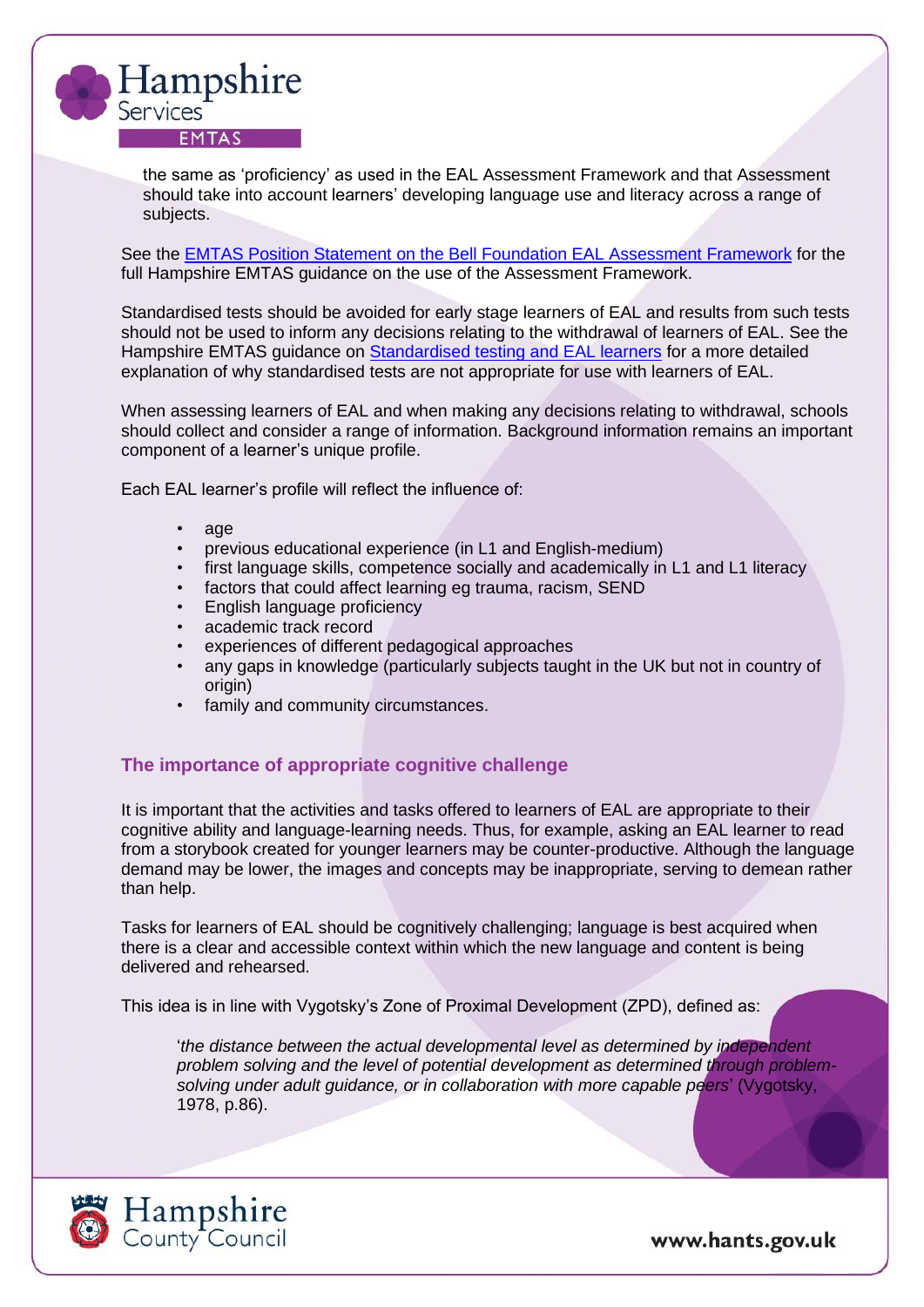

Vygotsky suggested that as long as a learner is within the ZPD for a given task, if they are given the appropriate support and assistance, they are likely to be able to achieve a successful outcome. Support for learners includes having models who are knowledgeable and skilful, opportunities for social interactions with peers or teachers to allow learners to observe and practise skills, and appropriate scaffolding activities to support learners as they work within the ZPD. Such opportunities can all be provided and facilitated within the mainstream setting.

### <span id="page-3-0"></span>**General principles in relation to the withdrawal of learners of EAL**

First and foremost, the vast majority of provision for all learners of EAL, including those new to English, should happen within the context of the mainstream classroom where they have access to strong models of spoken and written English.

Chen (2009, p.58) concisely sums up what a supportive mainstream classroom environment looks like for learners of EAL:

*'Children in a classroom that was ideally supportive (1) would feel that their first language made a contribution to the classroom, (2) would have frequent opportunities to interact with the teacher and similarly, (3) with their peers, and (4) they should feel that the general objective of the classes is to make them bilingual and bicultural'*

Focus on provision within the mainstream setting is important, as, according to Chen (2009, p.69):

'*inadequate language support in class actually causes severe exclusion in the sense that the children are very withdrawn in the lesson, and their confidence is dampened'*

It would therefore be pertinent to carry out a review of the practice and provision within the classroom, to ensure that appropriate teaching and learning strategies that facilitate the learner to access curriculum content are in place.

Where it is decided to offer withdrawal sessions to learners of EAL, any such decisions should be taken on an individual basis and sessions should be planned to support the individual needs of each learner. [The Education Endowment Foundation](https://educationendowmentfoundation.org.uk/education-evidence/teaching-learning-toolkit/small-group-tuition#:~:text=Small%20group%20tuition%20is%20most,targeted%20at%20pupils%27%20specific%20needs.&text=One%20to%20one%20tuition%20and,this%20approach%20may%20be%20worthwhile.) stipulates that:

'*Small group tuition is most likely to be effective if it is targeted at pupils' specific needs*.'

All forms of withdrawal should be in line with principles of inclusion and school policy.

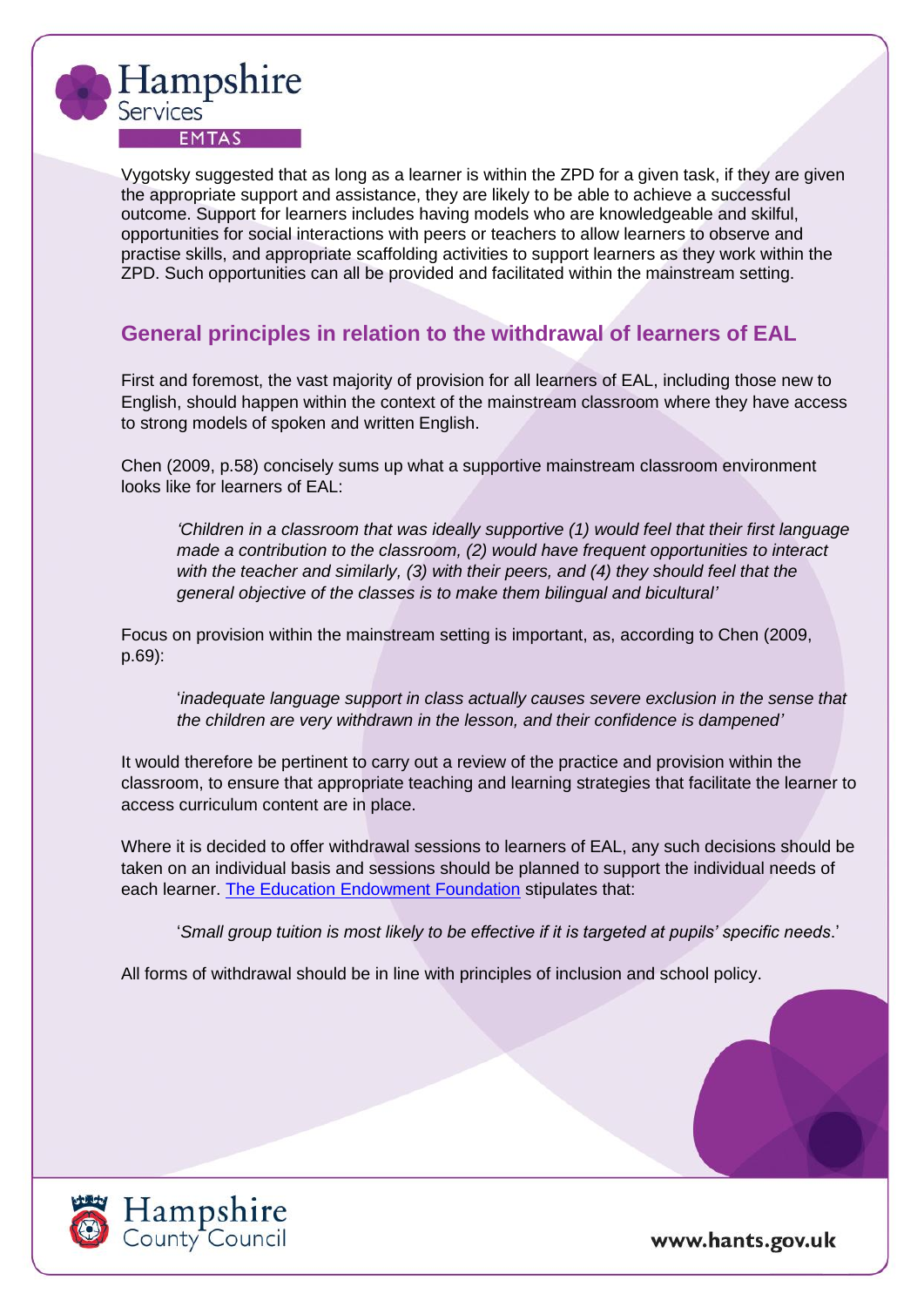

#### <span id="page-4-0"></span>*Considerations relating to content delivered in withdrawal*

Withdrawal should not, in the most part, be delivered in isolation from the curriculum; wherever possible, provision in withdrawal should be clearly linked to the context of the learning taking place in the mainstream classroom.

On the whole, withdrawal should be short-term and time limited. The impact of withdrawal should be reviewed on a regular basis to determine if it is effective and should continue or if it should be adapted in any way to meet the needs of the individual learner more appropriately.

For withdrawal sessions used to focus on specific aspects of language, sessions should be linked to the specific language needs of learners. Where possible, whoever delivers the support should ensure that planning is shared with the class teacher(s), to ensure a joined-up approach and so that key strategies used during the withdrawal can be replicated in the mainstream setting. For more on this, see Smyth (2003).

#### <span id="page-4-1"></span>*Considerations relating to the delivery of withdrawal*

For any form of withdrawal, it should be carefully considered who should deliver it, whether that be a teacher, teaching assistant or peer. The skills or experience needed to effectively deliver the intervention should be the focus of any such decision. Furthermore, [The Education Endowment](https://educationendowmentfoundation.org.uk/education-evidence/teaching-learning-toolkit/small-group-tuition#:~:text=Small%20group%20tuition%20is%20most,targeted%20at%20pupils%27%20specific%20needs.&text=One%20to%20one%20tuition%20and,this%20approach%20may%20be%20worthwhile.)  [Foundation](https://educationendowmentfoundation.org.uk/education-evidence/teaching-learning-toolkit/small-group-tuition#:~:text=Small%20group%20tuition%20is%20most,targeted%20at%20pupils%27%20specific%20needs.&text=One%20to%20one%20tuition%20and,this%20approach%20may%20be%20worthwhile.) states:

'*Training and support are likely to increase the effectiveness of small group tuition.*'

Chen (2009, p.66) has highlighted some of the potential benefits of carefully considered, planned withdrawal:

'*working in a small group provides a tremendous opportunity for dialogues between teachers and children, through which children benefit from teachers' immediate attention. This creates meaningful interaction in language learning*'

Note that Chen advocates the potential to increase learners' access to teachers in withdrawal provision. Furthermore, Slavin (1986) noted how some of the benefits of withdrawal group work for learners of EAL might include greater opportunities for peer teaching and group investigations.

Another consideration when planning any form of withdrawal should be the grouping of learners of EAL. For example, where possible, learners of EAL should be grouped with learners with strong oral or written skills. However, in some cases, depending on the focus of the withdrawal, it might be appropriate to group learners of EAL together, such as when supporting learners with how to use their first language(s) to help access the curriculum and accelerate their learning in the mainstream classroom.

Any likely benefits should be weighed up with the potential stigma of withdrawal and the possibility of learners of EAL falling behind in the curriculum as a result of withdrawal from the classroom because they are missing key input in the mainstream classroom (Baker, 2001).



Hampshire<br>County Council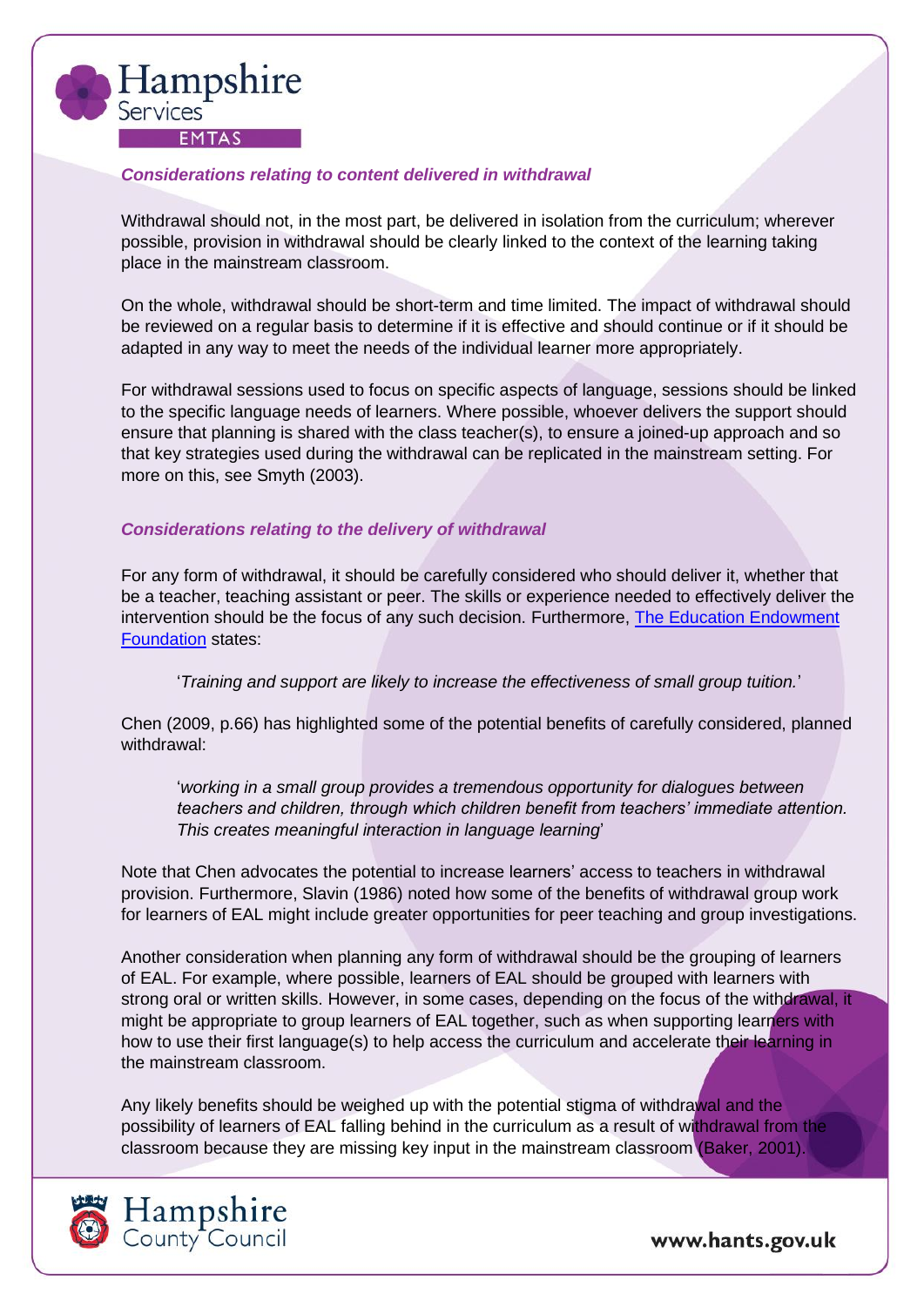

#### <span id="page-5-0"></span>*Considerations relating to the scheduling and siting of withdrawal sessions*

To avoid the same lesson in the classroom being missed each week for a session of withdrawal, the timing of any withdrawal sessions should be rotated weekly. In secondary settings, withdrawal sessions should not always be planned to take place during tutor periods. There are important messages and activities that take place during these sessions, including pastoral needs, careers and social skills.

One further consideration needed is where withdrawal sessions take place. According to Wardman (2003, p.661), schools '*should be considering the negative effects of teachers and children being forced to conduct sessions in corridors and reacting to that where at all possible*'.

Furthermore, any resources used during the withdrawal sessions should be age-appropriate, high quality and not decontextualised. There should be equal access to ICTs, comparable to what would be available in the mainstream classroom.

#### <span id="page-5-1"></span>*Considerations relating to the impact of withdrawal provision*

The progress of learners taking part in withdrawal sessions should be monitored closely, as a way of ensuring that the provision is appropriate. Also, the views of learners should be sought to determine how they feel the support is helping them (keep in mind that this might need to be done in L1).

These are important factors in making any further decisions about the withdrawal, whether it should continue in the current form or if it should be adapted in any way or, ultimately, stopped.

#### *Support from Hampshire EMTAS Bilingual Assistants*

When learners have support from Hampshire EMTAS Bilingual Assistants, first and foremost this should take the form of bilingual support in the mainstream classroom, helping learners to access the curriculum through first language.

Withdrawal support should only be provided for a time-limited, specific purpose, agreed in advance with the Class Teacher and/or EAL Lead. Circumstances where withdrawal provision might be appropriate could include delivery of the Hampshire EMTAS ['Accessing the curriculum](https://www.hants.gov.uk/educationandlearning/emtas/primary-secondary-phase/first-language)  [through first language: student training programme'](https://www.hants.gov.uk/educationandlearning/emtas/primary-secondary-phase/first-language) or mentoring support.

For more information on the support available from Hampshire EMTAS Bilingual Assistants, please see our [website.](https://www.hants.gov.uk/educationandlearning/emtas/new-referrals/assistants-schools-guide)

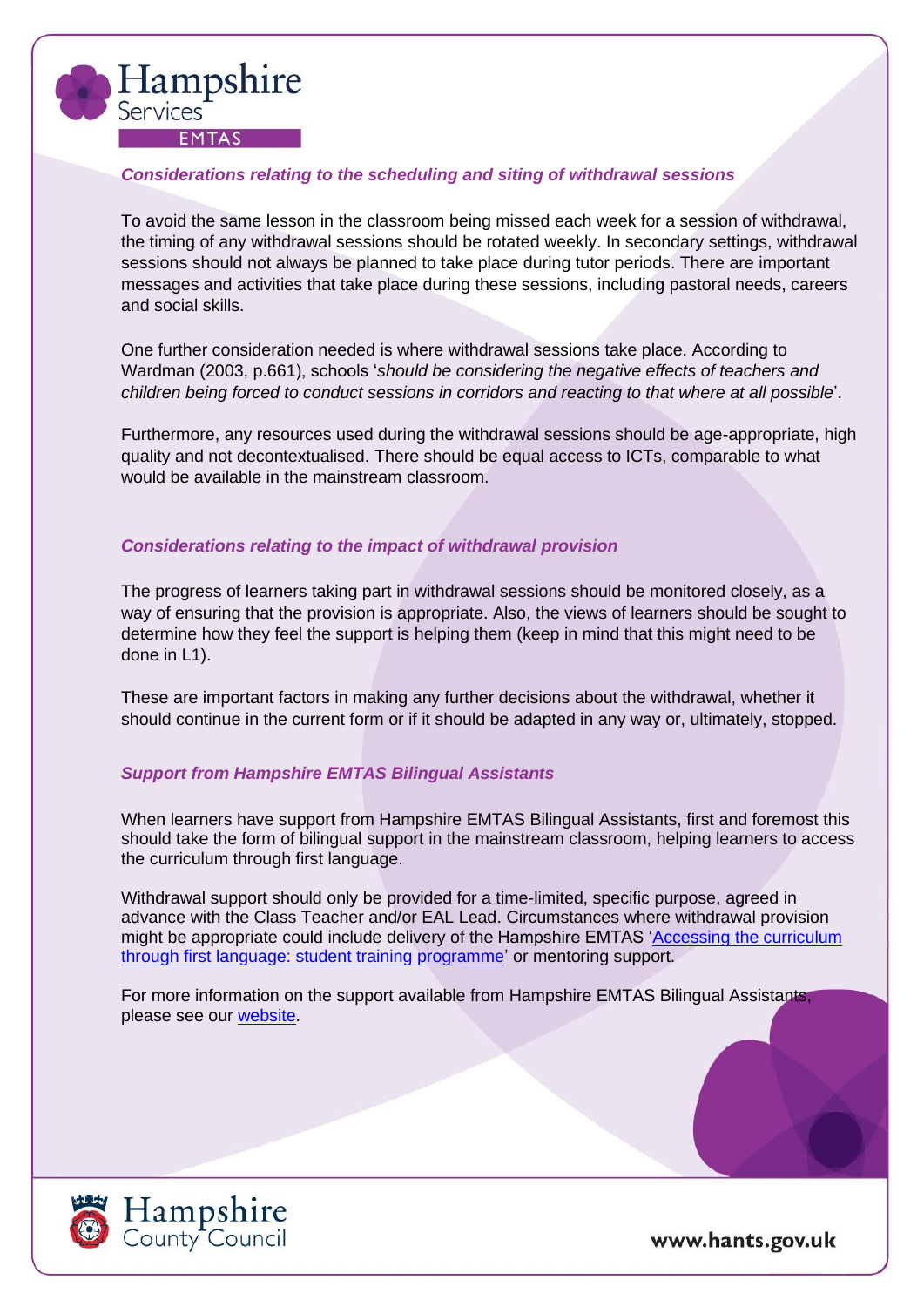

### <span id="page-6-0"></span>**Withdrawal of learners of EAL in primary settings**

Some of the circumstances in which withdrawal might be appropriate in primary settings are considered below.

- where there is a need to focus on early literacy skills, because there is not age-appropriate literacy in L1
- to support pupils whose first language uses a different script from English
- to address a specific language support need for more advanced learners of EAL, such as different tenses or the use of commas
- to help to fill particular gaps in learning in a particular subject area or topic
- to help those who lack the confidence or who are particularly anxious about the Englishspeaking classroom environment (this could be on a 1:1 basis or in a small group context)
- to provide opportunities for pupils to learn (pre-teaching) and practise using subject specific academic vocabulary, linked to the curriculum being taught in the mainstream classroom
- to help pupils to use translation tools so that they are able to use them independently in the mainstream setting
- to help pupils to think about how they can use skills in their first languages to support their learning. See the EMTAS 'Accessing the curriculum through first language: learning skills programme'. This programme seeks to help pupils to access the curriculum independently, aiming to boost their confidence and self-esteem, through encouraging the continued use of L1 in meaningful, curriculum-linked contexts
- to provide mentoring sessions or ELSA support (as would be the norm for monolingual pupils)
- to provide specific support with unfamiliar forms, styles and genres of writing
- to support pupils with understanding terminology used in tests (particularly for those pupils who start school just before KS2) and to help pupils with how to respond to exam questions
- to support pupils to become accustomed to different pedagogical practices, such as group work
- for pupils with very little experience of ICT, limited withdrawal sessions might help with these new skills. It might also be worthwhile supporting pupils with access to portals, such as websites used for homework or home learning
- to signpost to pupils websites they can use to access resources or for revision
- to provide appropriate induction for pupils, such as how to use the library, opportunities to meet their teacher(s) etc.

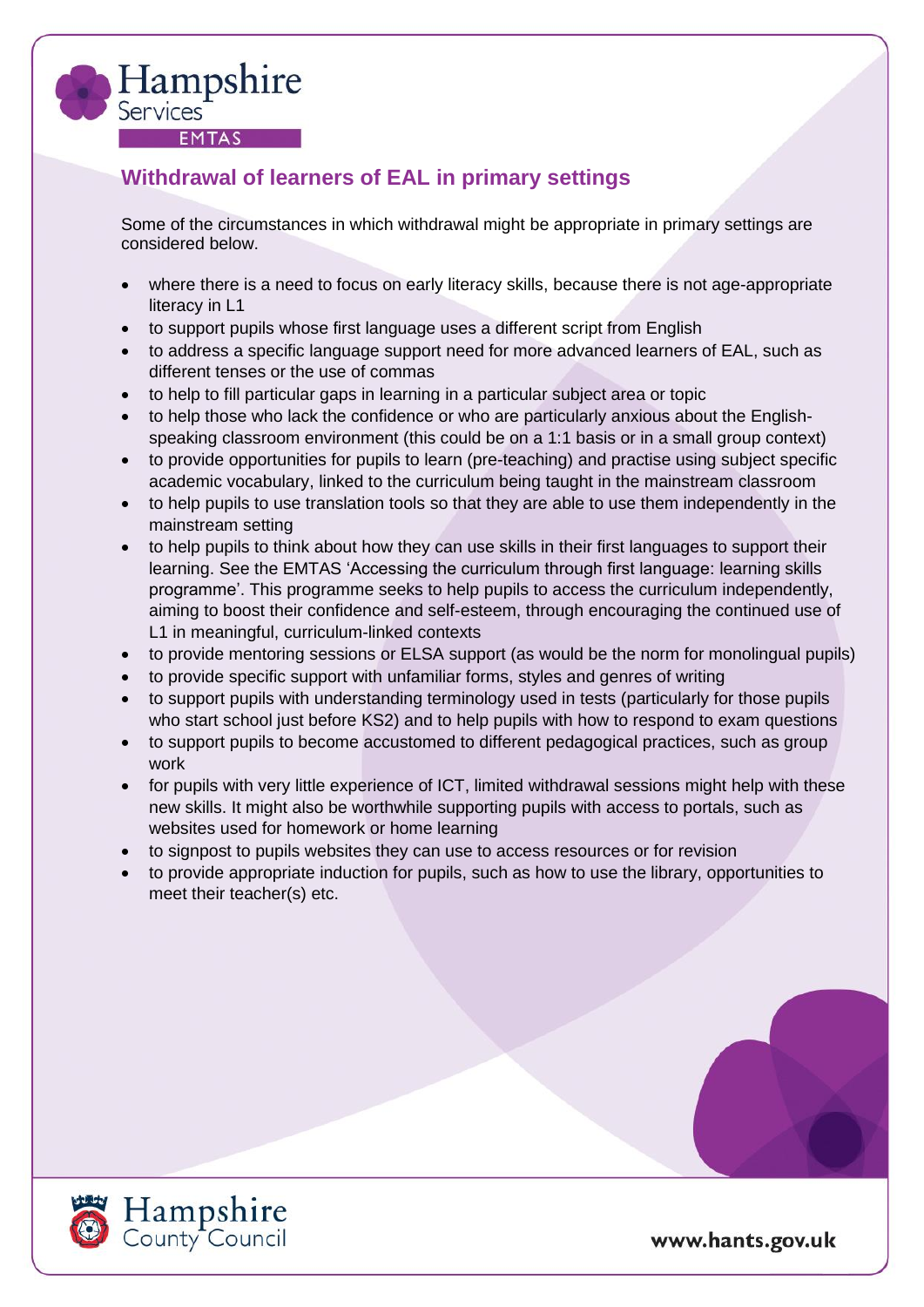<span id="page-7-0"></span>

Hampshire

**EMTAS** 

Services<sup>-</sup>

Some of the circumstances in which withdrawal might be appropriate in secondary settings are considered below.

- where there is a need to focus on early literacy skills because there is not age-appropriate literacy in L1 or where students have not had access to schooling in their country of origin
- to support students whose first language uses a different script from English
- to teach reading or writing to those students who are not literate in their first languages
- to support those students who do not have basic numeracy skills
- to support a specific language need for advanced learners of EAL, such as different tenses or the use of commas
- to help to fill particular gaps in learning in a particular subject area or topic, particularly for GCSE subjects where exams are approaching
- to help those who lack the confidence or who are particularly anxious about the Englishspeaking classroom environment (this could be on a 1:1 basis or in a small group context)
- to provide opportunities for students to learn (pre-teaching) and practise using subject specific academic vocabulary, linked to the curriculum being taught in the mainstream classroom
- to help students learn to use translation tools so that they are able to use them independently in the mainstream setting
- to help students to think about how they can use skills in their first languages to support their learning. See the EMTAS ['Accessing the curriculum through first language: student training](https://www.hants.gov.uk/educationandlearning/emtas/primary-secondary-phase/first-language)  [programme'](https://www.hants.gov.uk/educationandlearning/emtas/primary-secondary-phase/first-language). This programme seeks to help learners to access the curriculum independently, aiming to boost their confidence and self-esteem, through encouraging the continued use of L1 in meaningful, curriculum-linked contexts
- to provide mentoring sessions or ELSA support (as would be the norm for monolingual students)
- to provide specific support with unfamiliar forms or styles of writing
- to support with understanding terminology used in exams (particularly for those students who start school in KS4) and to help students with how to respond to exam questions
- to support students to get used to different pedagogical practices, such as working in groups
- for students with very little experience of ICT, limited withdrawal sessions might help with these new skills. It might also be worthwhile supporting students with access to portals, such as websites used for homework or home learning
- to signpost to students websites they can use to access resources or for revision
- to provide appropriate induction for students, such as how to use the library, opportunities to meet their teacher(s) etc
- to help a student prepare for a Heritage Language GCSE, particularly if the language is not ordinarily one offered in the school setting
- to facilitate attendance on an ESOL course or suitable course at a college
- to provide careers advice or to support with post-16 progression, particularly where students have missed the opportunities given to other students in the school setting. This might include support and guidance with writing a CV or completing an application form.

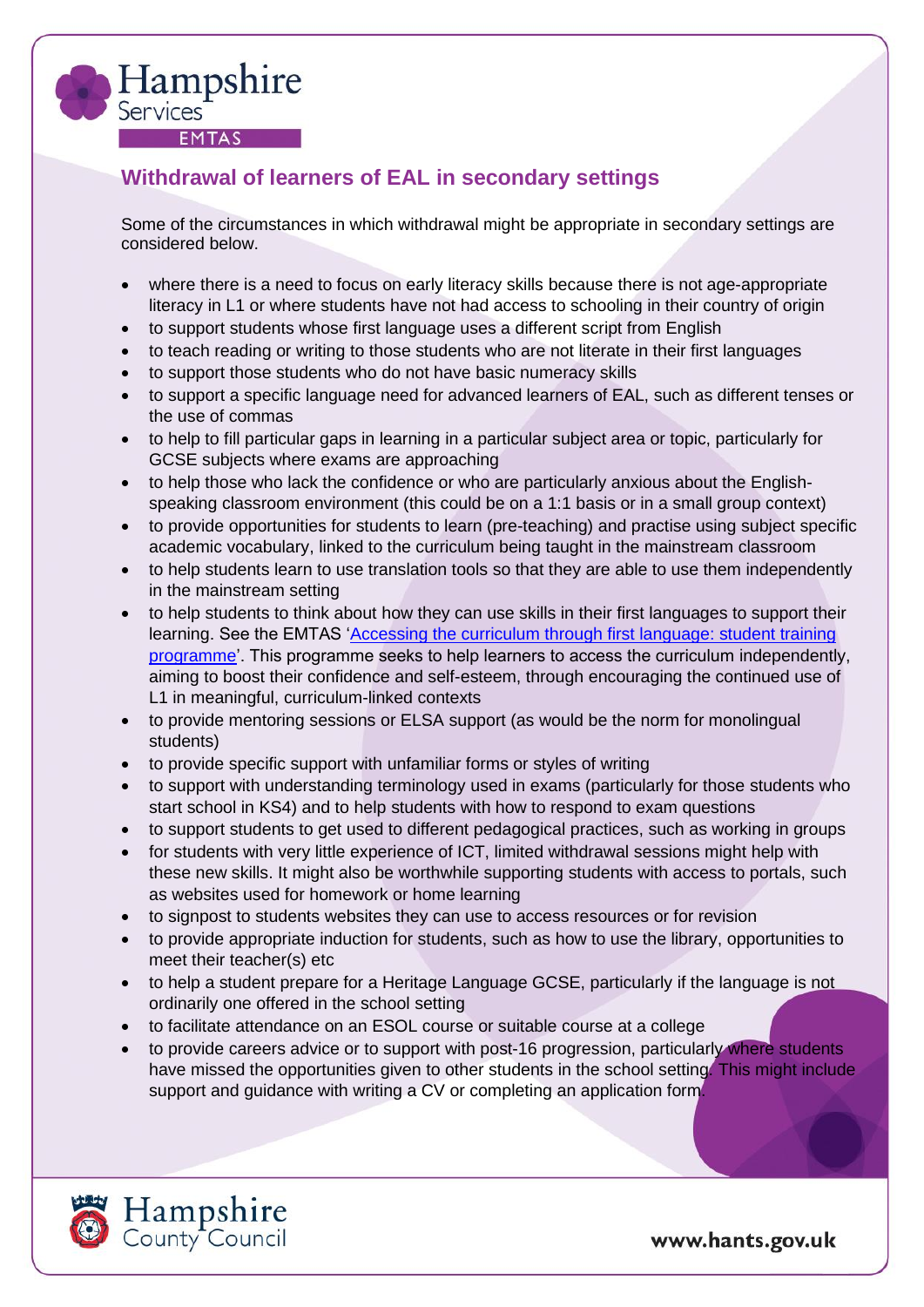

### <span id="page-8-0"></span>**First language (L1) as a tool for learning in the mainstream setting**

Research by Cummins (1984, 1996) highlights the interdependency of a learner's academic skills in L1 and their other language(s) – known as common underlying proficiency.

Later research from Rosamund, Bhatti, Sharieff and Wilson (2003) suggests:

'*This common underlying proficiency allows some aspects of cognitive/academic or literacy-related skills to transfer across languages, including: conceptual knowledge, subject matter knowledge, higher-order thinking skills, reading strategies and writing composition skills*' (Rosamund et al., 2003, p.20)

Indeed, planned and purposeful use of L1 for a learner of EAL can help with access and engagement with the curriculum, alleviating many of the common concerns in relation to a learner's lack of proficiency in English in classroom settings, therefore possibly preventing the need to contemplate offering withdrawal sessions. For example, learners of EAL in the early stages of acquiring English might find it beneficial to demonstrate their understanding in a form other than written or verbal English. This might be, for example, by writing an essay response in L1 or by using gestures or non-verbal responses to show their understanding.

Watch the [EMTAS First Language videoscribe](https://youtu.be/wSSBgt0_euk) to find out more about this cross-phase teaching and learning strategy. EMTAS has also produced an [aide memoire](https://documents.hants.gov.uk/education/emtas/firstlanguageaidememoire.pdf) highlighting different ways of using first language as a tool for learning.

#### <span id="page-8-1"></span>**The distinction between SEND and EAL**

Fundamentally, withdrawal interventions for SEND are not appropriate for learners of EAL, unless there is a specific SEND being addressed.

Schools should bear in mind the distinct needs of learners with EAL in contrast to the needs of those with Special Educational Needs and Disabilities (SEND) who do not have EAL. Research from The Bell Foundation (2015) highlights how it '…*seems as though EAL learners are too often considered to be 'learning disabled' and/or classified as SEN[D] rather than simply being less proficient in English'* (The Bell Foundation, 2015, p.98).

The distinction between EAL and SEND is explicitly stated in the Children and Families Act 2014, section 20 (4):

'*A child or young person does not have a learning difficulty or disability solely because the*  language (or form of language) in which he or she is or will be taught is different from a *language (or form of language) which is or has been spoken at home*.*'*

Indeed, learners of EAL are no more likely to have SEND than any other learner. Learners of EAL should not therefore be automatically placed in withdrawal groups with learners with SEND. Specific withdrawal groups for SEND would not meet the language-learning needs of most learners of EAL. For further information on the distinction between EAL and SEND, see the [EMTAS website.](https://www.hants.gov.uk/educationandlearning/emtas/assessment-and-send/send-bilingual-guide)

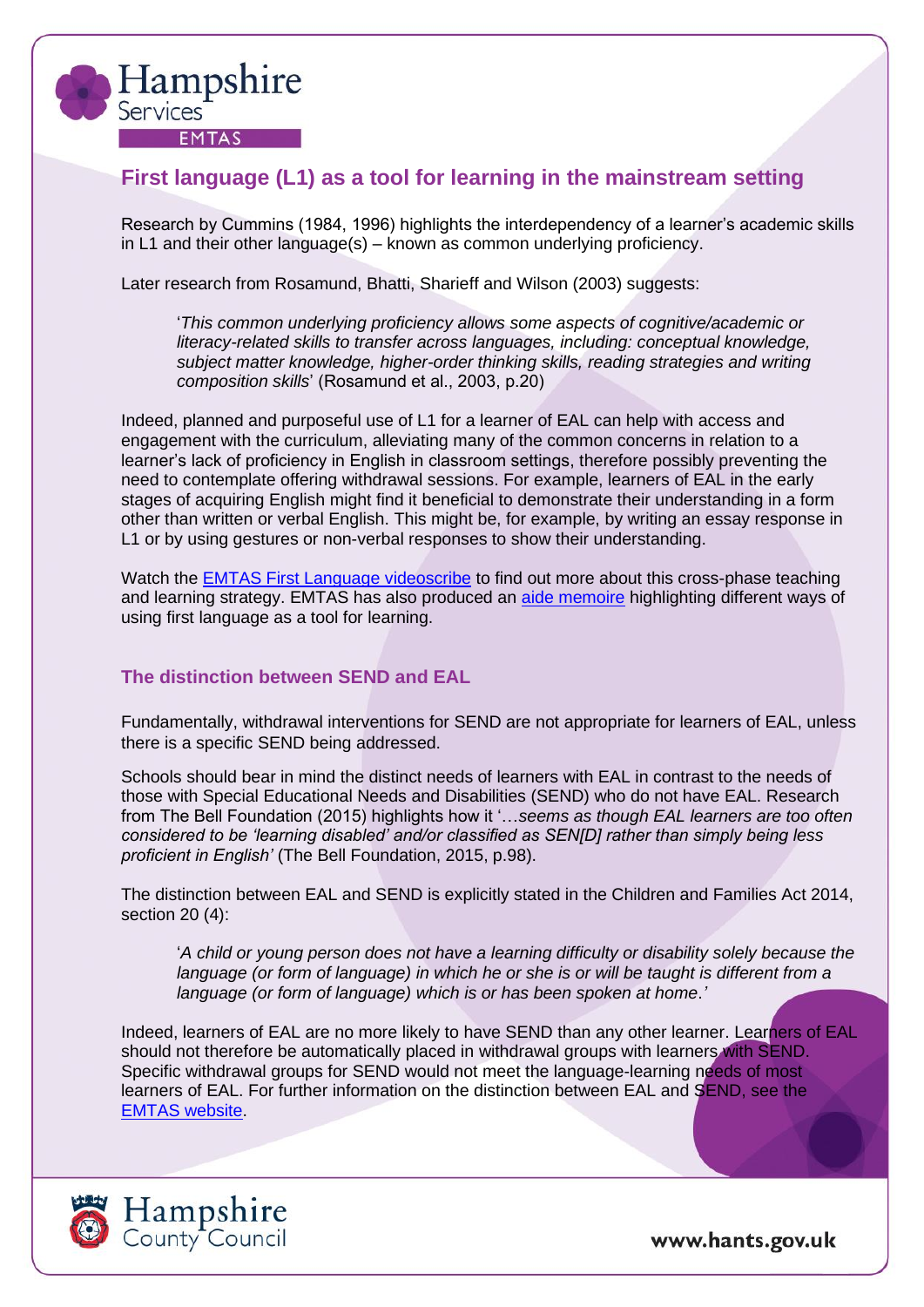

Furthermore, placing a learner of EAL in a withdrawal group with learners who have SEND or with learners who are not as academically able as the learner of EAL is likely to be demeaning and demotivating, having an adverse impact on engagement, progress and attainment.

### <span id="page-9-0"></span>**Involving learners and parents/carers in decisions**

When deciding whether to provide withdrawal sessions, schools should keep in mind the need to involve learners and their parents/carers in any decisions made as much as possible.

Regular review sessions, in which the views of learners are sought, can help to ensure that decisions on withdrawal are, and continue to be, appropriate. For older learners, for example, withdrawal could well have an impact on the options they can choose in Key Stage 4, such as if withdrawal sessions are regularly planned during a particular subject. Ultimately, this could have wider implications on their chosen pathway upon leaving school. Facilitating regular review sessions, such as with a tutor or Head of Year, can help those learners to feed into the decision process and ensure that their views are listened to and that their needs are met.

Parents/carers of learners of EAL may be unfamiliar with the UK education system and with how decisions about withdrawal are made. Schools should therefore be prepared to explain any decisions to parents/carers, listen to their views and answer any questions they might have.

Schools should be aware that parents/carers may need an interpreter to assist with communicating information about withdrawal and/or be provided with translated explanations of the UK school system (available from [The Bell Foundation\)](https://www.bell-foundation.org.uk/eal-programme/guidance/parental-involvement/).

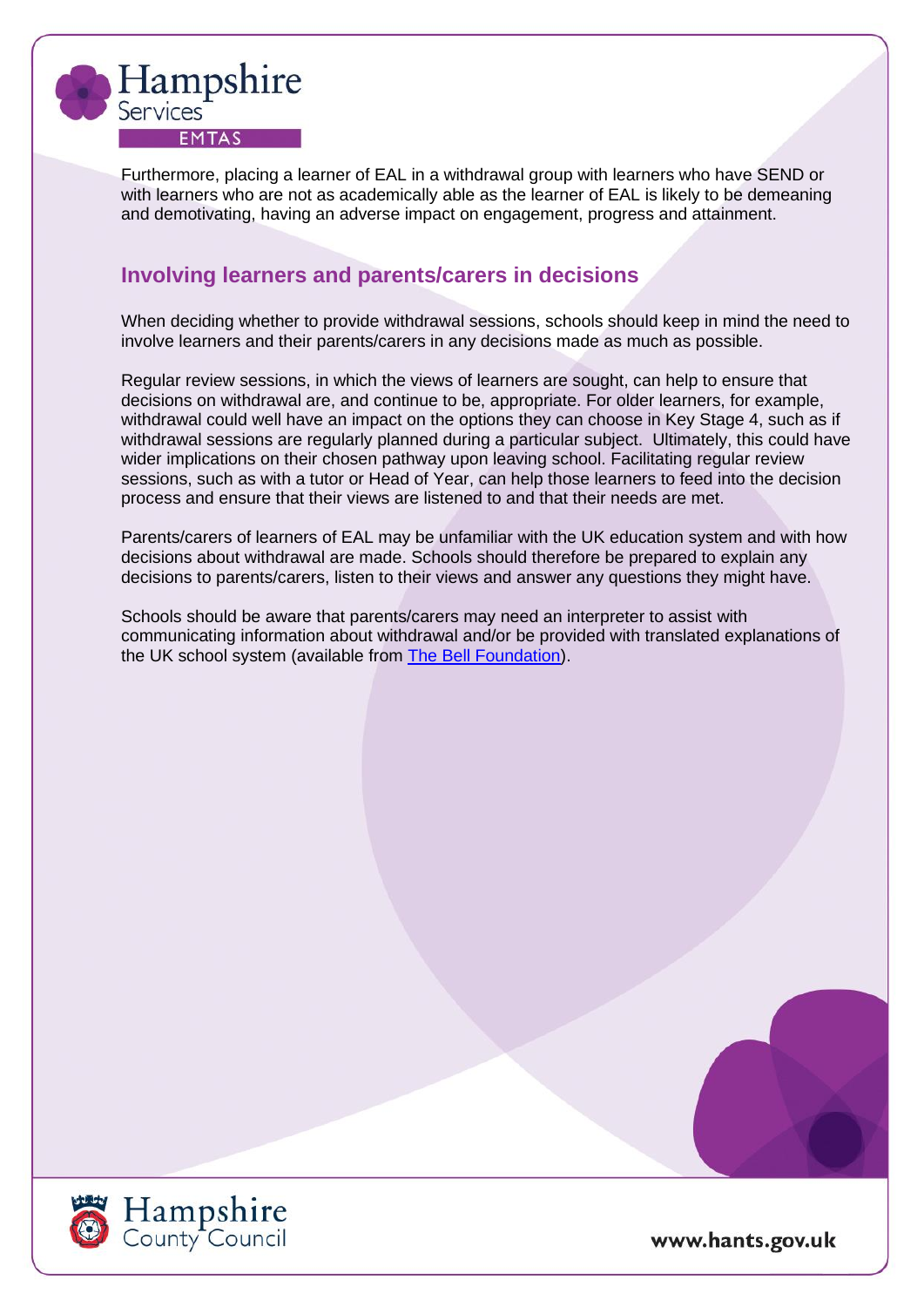

### <span id="page-10-0"></span>**Recommendations**

- 1) Ensure that learners of EAL have access to a range of positive models of written and spoken English in the mainstream classroom. This is a fundamental principle of language learning.
- 2) Use accurate and appropriate assessment of learners' academic and cognitive ability, including skills in L1 and prior educational experiences, to inform any decisions about withdrawal.
- 3) Ensure that any withdrawal is time-limited, appropriate to meet the purpose of the withdrawal.
- 4) Make sure that any withdrawal is appropriately cognitively challenging and that any resources used are age-appropriate, high quality and not decontextualised. There should be equal access to ICTs, comparable to what would be available in the mainstream classroom.
- 5) Regularly review the impact of withdrawal to determine whether it should continue or if it should be adapted in any way to meet the needs of the individual learner more appropriately.
- 6) Wherever possible, make sure that the content of the withdrawal sessions is clearly linked to the context of the learning taking place in the mainstream classroom.
- 7) Consider who learners of EAL are grouped with in withdrawal sessions, closely linked to the purpose of the withdrawal. Where possible, learners of EAL should be grouped with learners with strong oral or written skills. However, in some cases, it might be appropriate to group learners of EAL together, such as when supporting learners with how to use their first language(s) to help access the curriculum.
- 8) Carefully consider when withdrawal sessions take place in order to avoid the same lesson or subject being missed each week.
- 9) Make sure that withdrawal sessions take place in an appropriate environment, conducive to learning.
- 10) Ensure that the member of staff delivering the withdrawal has the appropriate experience, support and training to deliver the focus of the withdrawal.
- 11) Consider how students' use of first language could help them to access the provision in the setting of the mainstream classroom.
- 12) Avoid placing learners of EAL in withdrawal groups with learners with SEND, unless the learners of EAL also have SEND. If unsure whether a learner with EAL also has SEND, see the guidance [here.](https://www.hants.gov.uk/educationandlearning/emtas/assessment-and-send/send-bilingual-guide)
- 13) Involve learners and their parents/carers in the decision-making process as much as possible. Seek the views of learners and provide regular opportunities for review. Be prepared to explain any decisions to parents/carers and provide opportunities for them to ask any questions they might have.

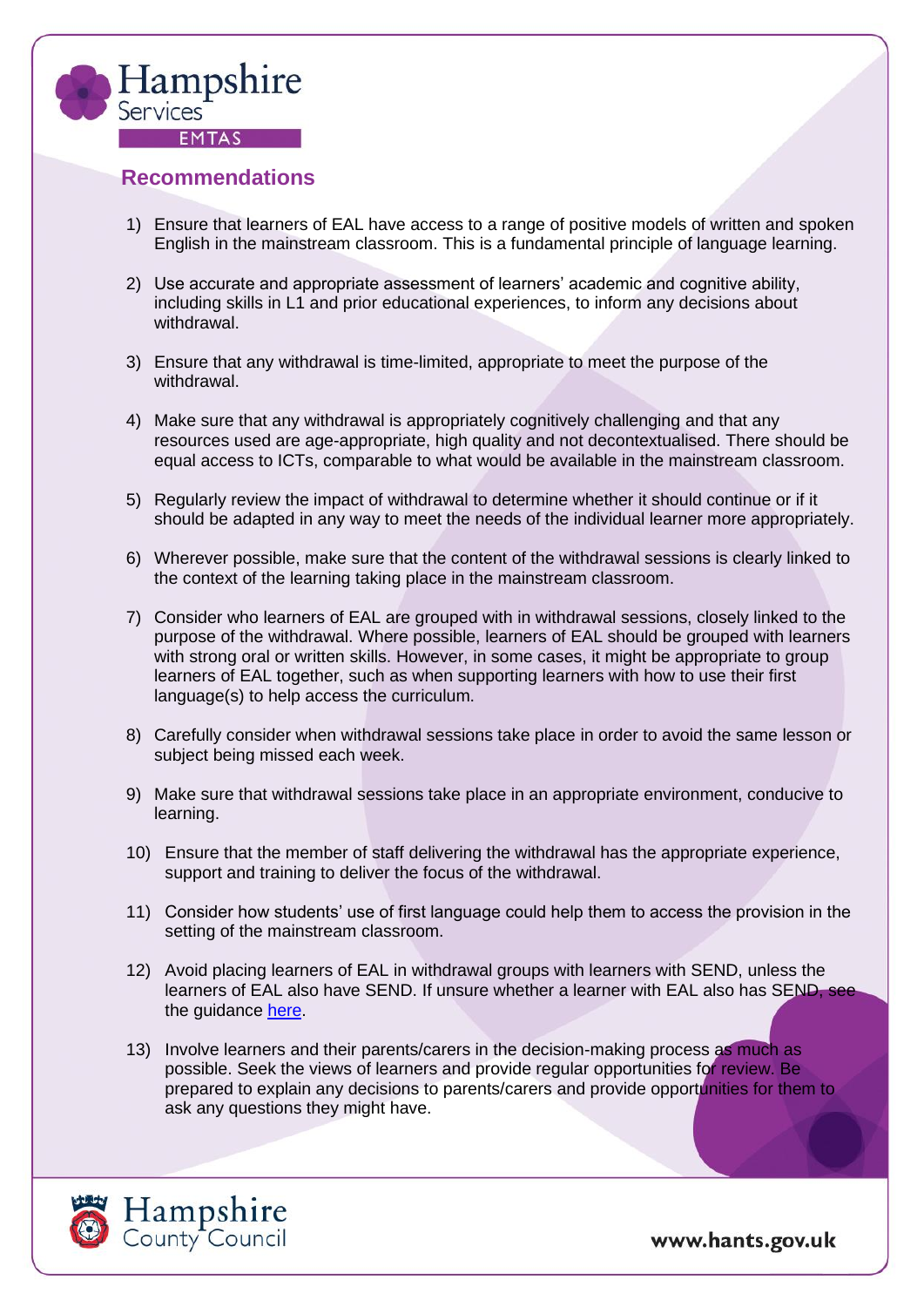

14) Seek training from EMTAS for school staff to help to determine when withdrawal might be appropriate and for support with teaching strategies which could be deployed in the mainstream setting. Full details of the training from EMTAS can be found on our [website.](https://www.hants.gov.uk/educationandlearning/emtas/training)

Contact [emtas@hants.gov.uk](mailto:emtas@hants.gov.uk) for further support and guidance. One of our Specialist Teacher Advisors will be able to provide advice for specific circumstances.

**Hampshire EMTAS Teacher Advisor team July 2021**